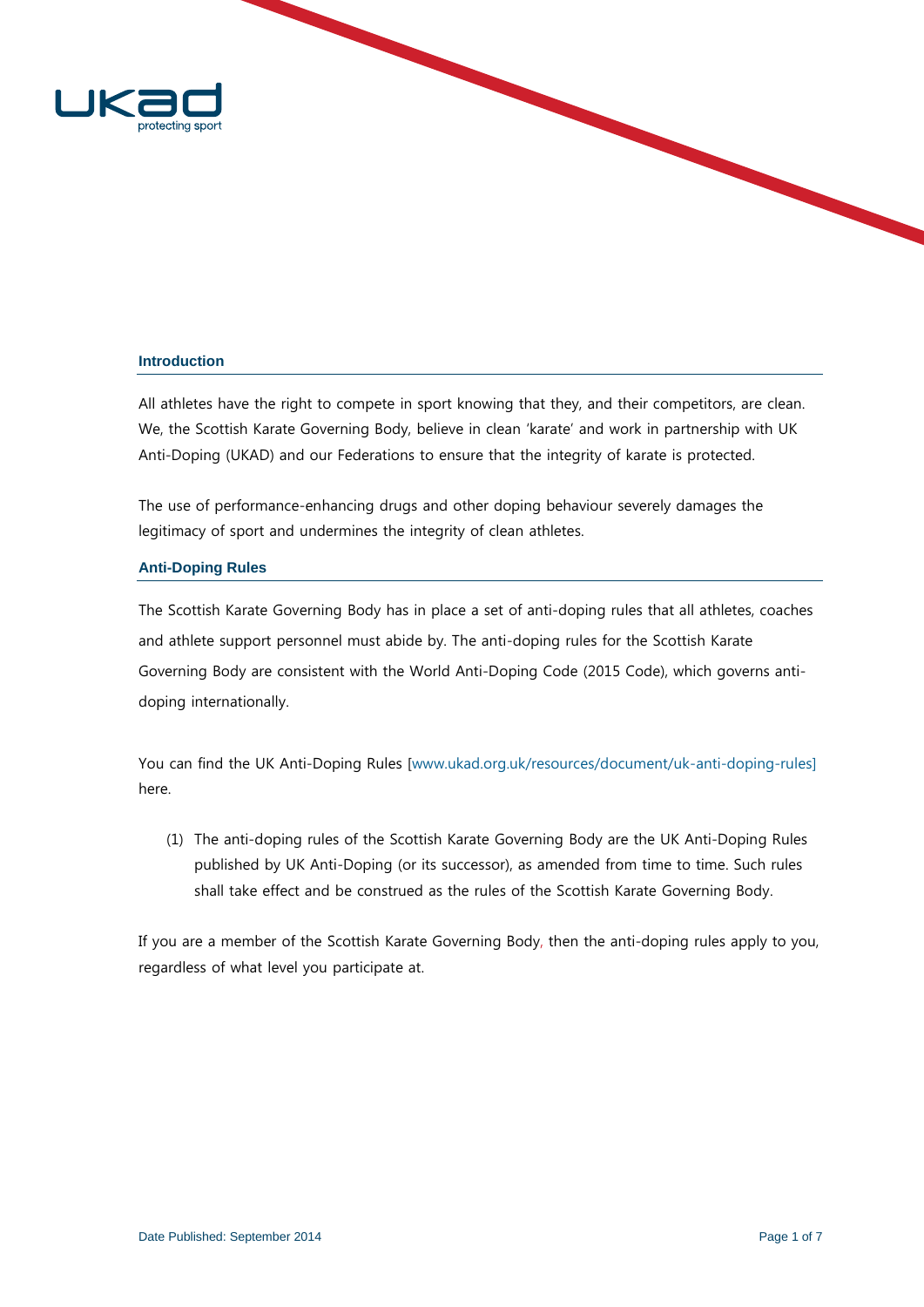

# **Anti-Doping: The Big Picture**

There are many organisations that work hard to protect sport. The World Anti-Doping Agency (WADA) is responsible for leading the collaborative world-wide campaign for clean sport. Established in 1999 as an independent agency and funded by both sport and governments, it manages the development of the World Anti-Doping Code. The Code aims to harmonise all anti-doping policies ensuring that athletes and athlete support personnel are treated fairly and consistently.

The aims of the 2015 Code and WADA are to:

- protect the Athletes' fundamental right to participate in doping-free sport and thus promote health, fairness and equality for Athletes worldwide, and
- ensure harmonised, coordinated and effective anti-doping programmes at the international and national level with regard to detection, deterrence and prevention of doping

In the UK, the Scottish Karate Governing Body works in partnership with UK Anti-Doping (UKAD) to prevent doping.

UKAD is the national anti-doping agency for the UK, dedicated to protecting a culture of clean sport – it achieves this through implementing education and testing programmes, gathering and developing intelligence, and prosecuting those found to have committed an Anti-Doping Rule Violation.

UKAD is responsible for ensuring sports bodies in the UK are compliant with the World Anti-Doping Code through the implementation and management of the UK's National Anti-Doping Policy.

### **100% me – Supporting Athletes to be Clean**

100% me is UK Anti-Doping's education programme for athletes – designed to provide information resources, education sessions and general advice to athletes throughout their sporting careers.

Find out about 100% me in the dedicated [Athlete Zone](http://www.100percentme.co.uk/) [\[www.100percentme.co.uk\]](http://www.100percentme.co.uk/) of the UKAD website.

#### **What is Strict Liability?**

All athletes need to be aware of the principle of strict liability. This means that **all athletes are solely responsible for any banned substance they use, attempt to use, or that is found in their system,**  regardless of how it got there and whether or not they had an intention to cheat.

It is crucial that athletes check all medications are safe to take prior to use. Medications can be checked online via [Global DRO.](http://www.globaldro.com/uk-en/)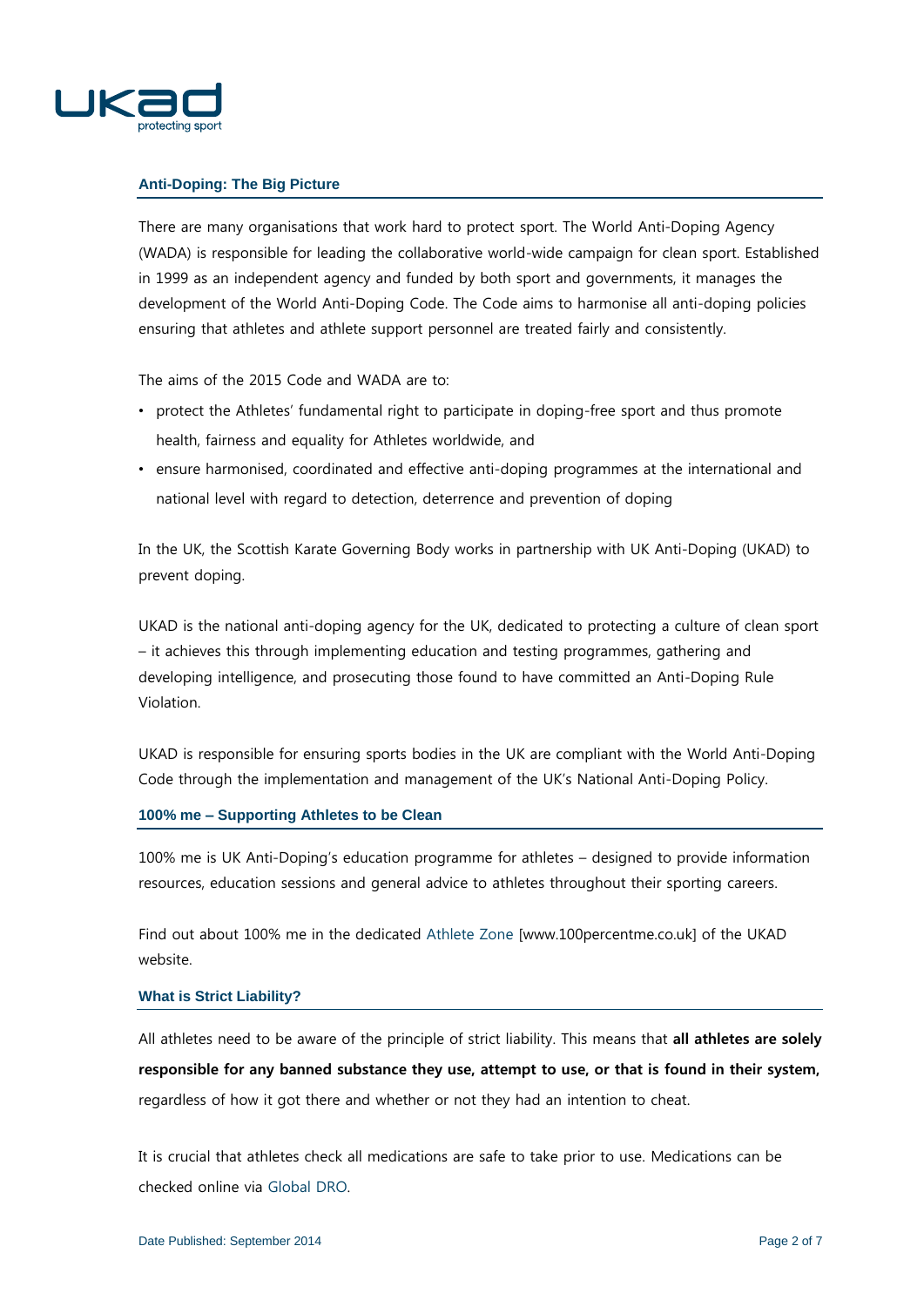

Athletes **must** undertake thorough internet research of any supplement products before use – including the name of the product and the ingredients/substances listed. Information revealed as a result should be further investigated and we advise athletes to keep evidence of their search.

# **What are the Anti-Doping Rule Violations (ADRVs)?**

The 2015 Code outlines ten Anti-Doping Rule Violations (ADRVs). Athletes, and Athlete Support Personnel (ASP), may receive a ban from sport if any of the following ADRVs are committed:

- Returning a positive test
- Using, or attempting to use, a banned substance or method
- Refusal or failure to provide a sample when requested
- **Tampering, or attempting to tamper, with any part of the testing process**
- **Possession of a banned substance or method**
- **Trafficking, or attempted trafficking, of any banned substance or method**
- **Administering, or attempted administering, of a banned substance or method to an athlete; or encouragement, aiding and/or covering up of any involvement in an ADRV**
- Receiving any combination of three filing failures and/or missed tests in a time period of 12 months (for athletes who are part of the National Registered Testing Pool)
- **Complicity** (new from 1 Jan 2015)
- **Prohibited Association** (new from 1 Jan 2015)

All ten ADRVs apply to athletes. Only the ADRVs in bold apply to ASP.

## **Consequences are Significant**

Under the 2015 Code, a minimum four-year ban from sport will apply to those who are found to be deliberately cheating and breaking the rules.

The 2015 Code has little sympathy for carelessness – for inadvertent doping, athletes are more likely to face a two-year ban from sport.

All athletes, coaches and athlete support personnel need to make sure they have sufficient antidoping knowledge to avoid committing an ADRV and receiving a ban from sport.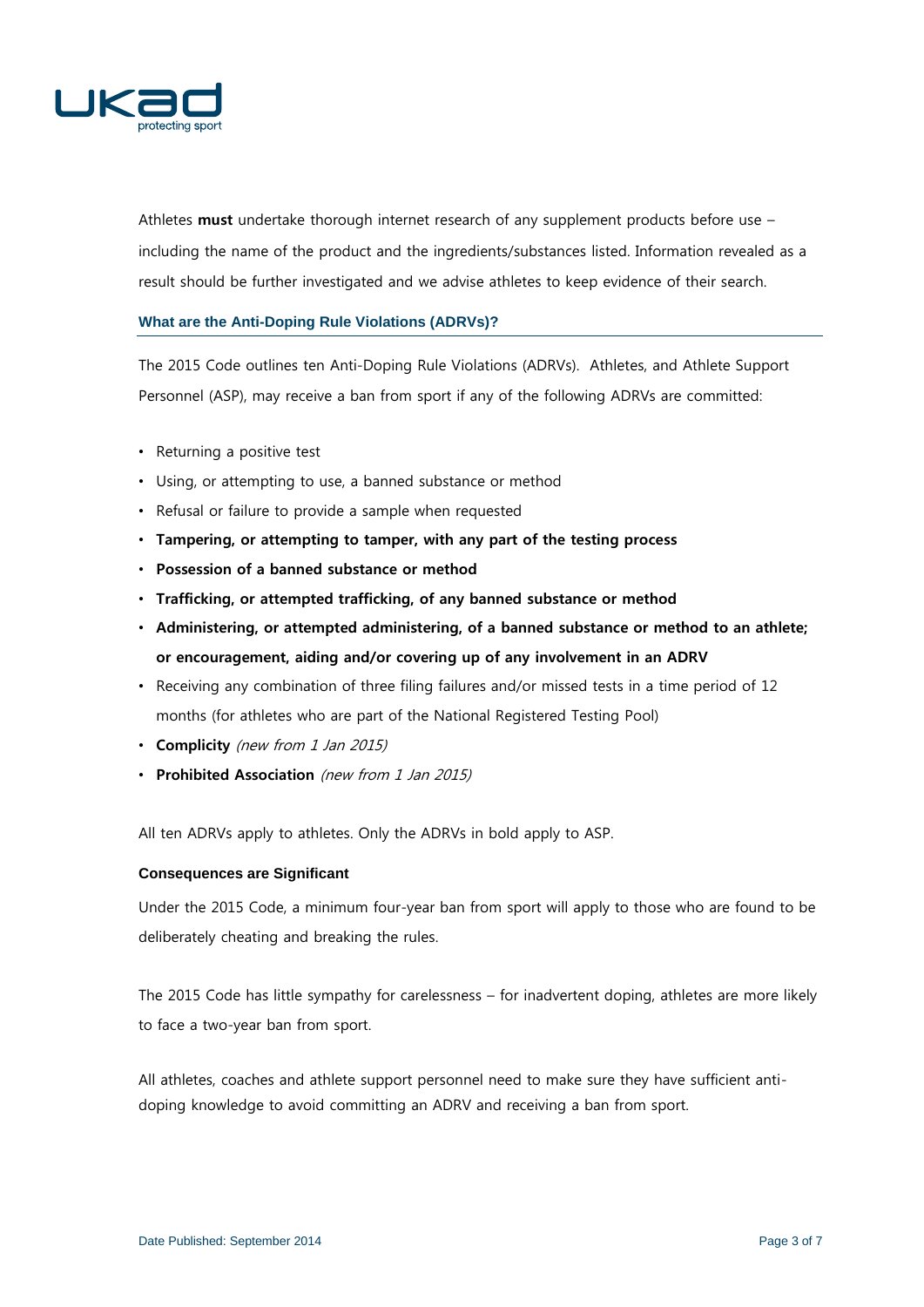

# **Managing Inadvertent Doping Risks**

# **The Prohibited List**

All banned substances and methods in Code-compliant sports are outlined in the Prohibited List, which is updated at the beginning of every calendar year, but may also be updated throughout the year. The latest Prohibited List can be found on the [WADA website](http://portal/home/commsed/pubdocs/Spare%20Two/Clean%20Sport%20Forum%202014/CSF%20Resources%20for%20Production/Comms%20Check%20Folder/wada-ama.org) [wada-ama.org]

### **Understand the Importance of Checking Medications**

Before taking any medication (whether from a doctor or bought over the counter) athletes must check to make sure it does not contain any banned substances. Medications can be checked online at [Global DRO](http://www.globaldro.co.uk/) [www.globaldro.co.uk]. It is important to note that medications bought in one country may contain different ingredients to the same branded medication in another country.

## **Know the Risks with Nutritional Supplements**

Athletes are strongly advised to be very cautious if they choose to take any supplement such as vitamin tablets, energy drinks, or sport-nutrition formulas. This is because there is **no guarantee that any supplement is free from banned substances.** 

All athletes are advised to:

- **assess the need** to use supplements by seeking advice from a medical professional or nutritionist on their need to use supplement products
- **assess the risks** associated with supplements and undertake thorough research of all supplement products they are considering taking
- **assess the consequences** to their careers they could receive a four-year ban **before** making a decision to use supplements.

However, supplement risks can be reduced by:

- undertaking thorough internet research
- only using batch-tested products
- checking on Informed-Sport (which is a risk minimisation programme) that the supplement has been batch tested

Visit the [UKAD website](http://www.ukad.org.uk/supplements) for further information [www.ukad.org.uk/supplements] including information on the [Informed Sport](http://www.informed-sport.com/) [www. informed-sport.com] programme, which provides a batch-testing service for supplement products.

# **Apply for a Therapeutic Use Exemption (TUE)**

Athletes who need to use a banned substance or method to treat a genuine medical condition, and there are no reasonable alternatives, may have to apply for a TUE.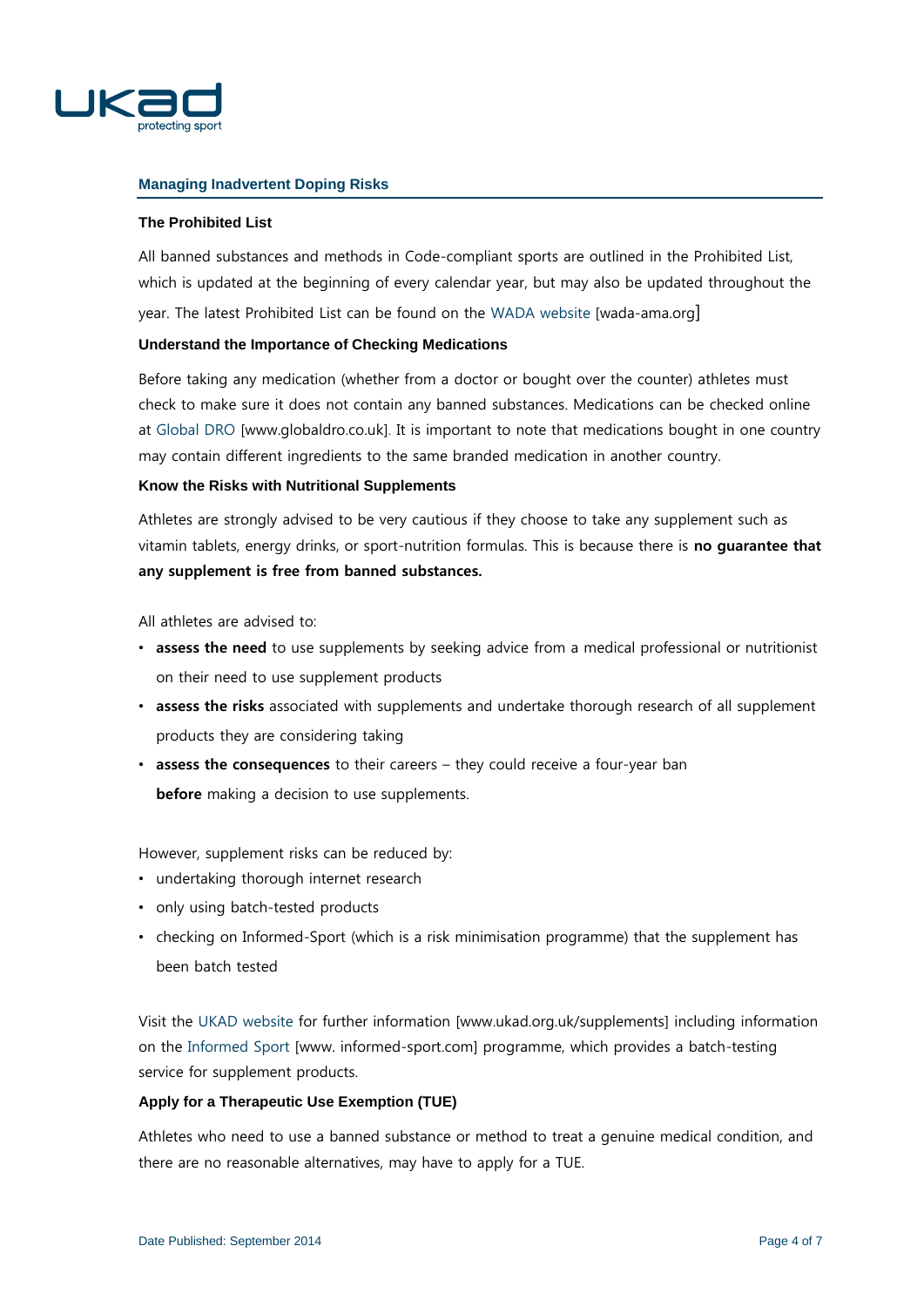

- International-level athletes (as defined by their International Federation) need to apply to their International Federation for a TUE
- Athletes competing at National level need to apply to UKAD for a TUE

Athletes who have an existing TUE issued by UKAD do not need to reapply for a new TUE when becoming an International-Level Athlete. They should provide their International Federation with a copy of their TUE to ensure it is recognised.

Athletes listed under the 'National' category for their sport must apply for their TUE in advance of competing. The 'National' category for TUEs is defined by UKAD by sport and can be found on UKAD's website. Only in an emergency situation or where there will be a severe impact on health should treatment begin without the necessary approval.

You can find out more about whether you need a TUE and how to apply for one (including emergency TUEs) on the [UKAD website](http://www.ukad.org.uk/about-TUE) [\[www.ukad.org.uk/about-TUE\] here.](http://www.ukad.org.uk/about-TUEhere)

# **Understand What Happens in a Test (Doping Control)**

Athletes should feel prepared and know their rights and responsibilities when they are notified to be tested by a Chaperone or Doping Control Officer. When selected for testing, athletes should take a representative with them to the Doping Control Station.

A urine test will follow these main steps:

- Notification
- Reporting to Doping Control Station
- Providing a sample
- Recording and certifying sample information

UK Anti-Doping recommends that athletes follow their normal hydration routines if selected for testing.

Athletes need to be prepared to provide details of any substances they have taken – this needs to be written on the Doping Control form. Athletes should report any concerns they have about the process or the equipment on the Doping Control form.

Athletes can find out more about testing, including their rights and responsibilities, in the [Athlete](http://www.100percentme.co.uk/)  [Zone](http://www.100percentme.co.uk/) [\[www.100percentme.co.uk\]](http://www.100percentme.co.uk/) or by downloading the Clean Sport App from their app store.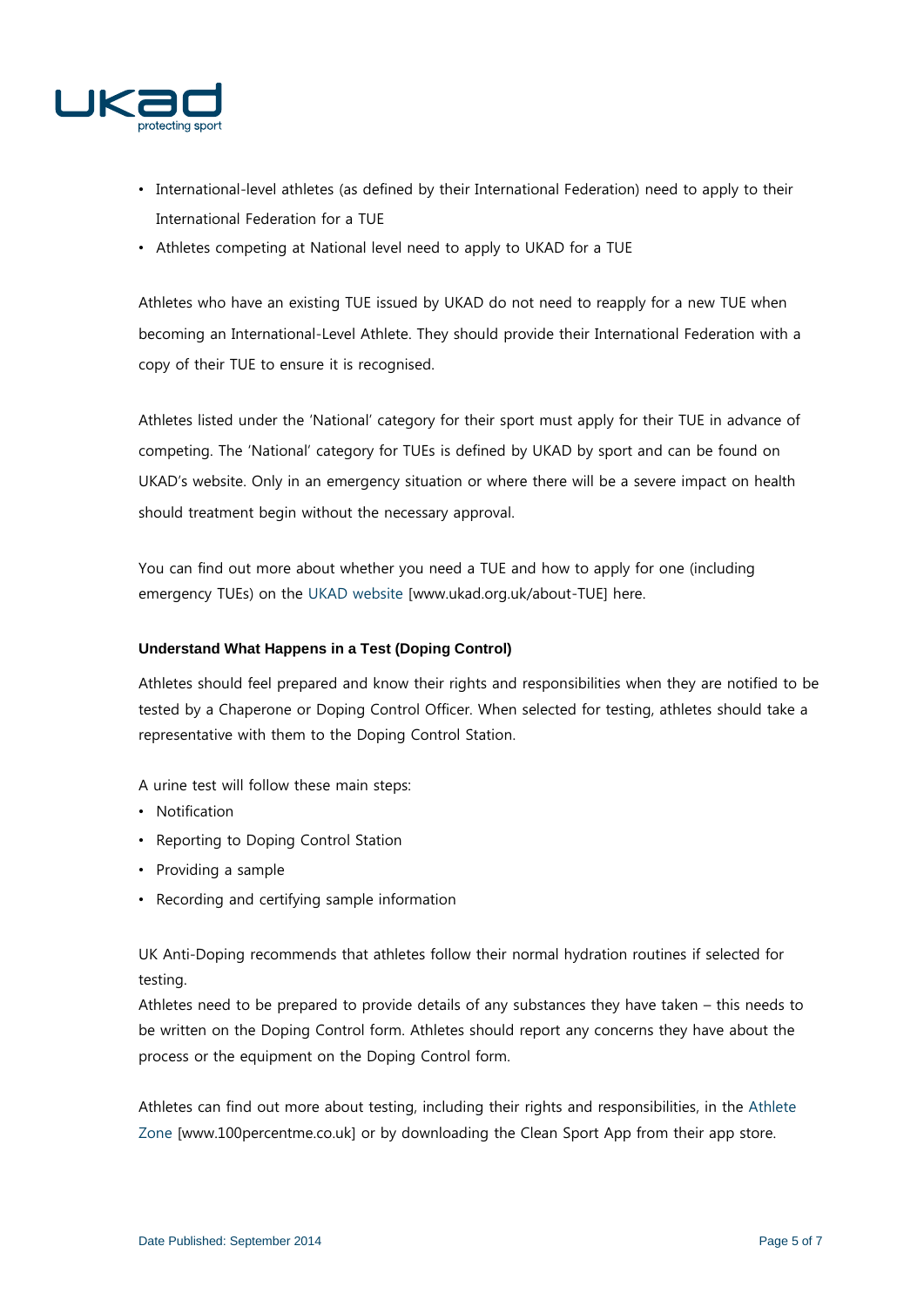

### **Know Where to Look for Support and Advice**

Please do not hesitate to ask questions about the anti-doping rules. As well as asking the Scottish Karate Governing Body coaches and athlete support personnel, you may also contact UKAD directly, who will be able to answer any questions and provide guidance.

### **Help Keep Sport Clean**

We all have a responsibility to report doping in sport and help keep it clean. A 24-hour dedicated phone line, hosted by Crimestoppers, is ready to take your call if you have any suspicions or concerns about incidences of doping in sport. You can provide information in complete confidence by calling 08000 32 23 32 or via a [secure website](http://secure.crimestoppers-uk.org/ukad/) [http://secure.crimestoppers-uk.org/ukad/]. All information is passed securely to UKAD's intelligence unit for investigation.

### **Useful Links and Resources**

### **100% me Elite Athlete Clean Sport App for Smartphones**

For essential anti-doping information download the Clean Sport App from iTunes or Google Play – the sport specific or the generic version.

## **Check Your Medications on Global DRO**

Remember to check all medications on [www.globaldro.co.uk] [Global DRO,](http://www.globaldro.co.uk/) where you can search by ingredients or brand name.

# **Assess the Risk of Supplements on Informed Sport**

You can find information on supplements and ways of reducing the risks on [Informed Sport.](http://www.informed-sport.com/)  [www.informed-sport.com]

### **Register with UK Anti-Doping**

Visit UKAD's website and [register](http://www.ukad.org.uk/account/register) to keep up to date with the latest news. [www.ukad.org.uk/account/register]

### **For More Information from UKAD:**

- Visit www.100percentme.co.uk If you're an **athlete**
- Visit www.ukad.org.uk/coaches If you're a **coach**
- Visit [www.ukad.org.uk/support-personnel](http://www.ukad.org.uk/support-personnel) If you're **Athlete Support Personnel**
- Visit [www.ukad.org.uk/parents](http://www.ukad.org.uk/parents) if you're a **parent**

Keep up to date with the latest news on [www.facebook.com/100percentme.uk](http://www.facebook.com/100percentme.uk) or [www.facebook.com/ukantidoping](http://www.facebook.com/ukantidoping)